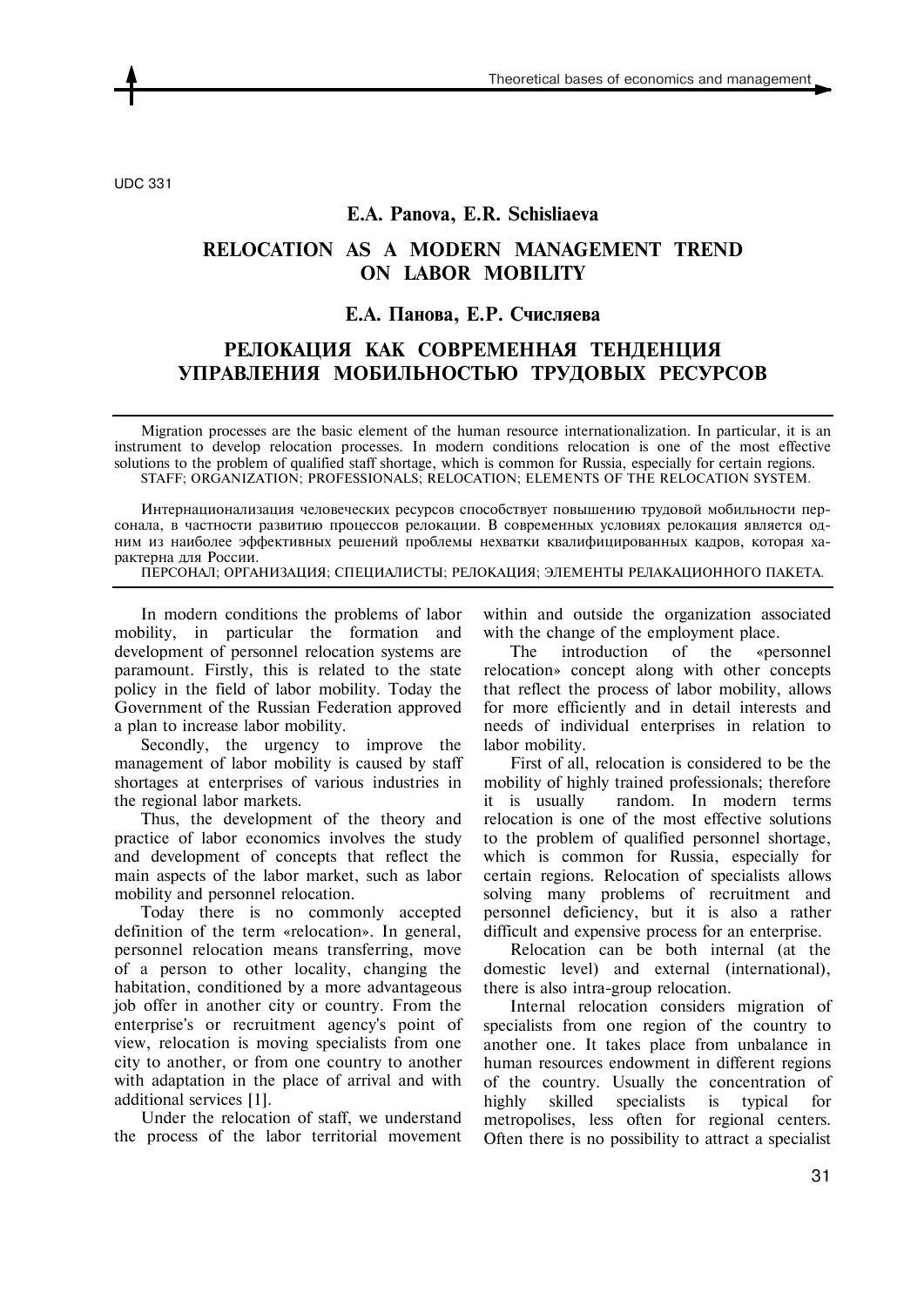in an outer region. Relocation in this case is staff scarcity solution.

Researchers assert that the basic complication in developing relocation is a sufficiently low level of mobility among Russian people, who tend to question their decision and suffer a rather long adaptation process in another city.

In 2013 the Recadro company conducted survey on the subject «Relocation: are you ready for moving?». About 2000 respondents, who were in a job search took part in this poll. According to the research, only 35 % of the respondents were ready to move, 65 % weren't ready to change the place of residence for the sake of an interesting and highly-paid job. As the poll showed, the age of people who are ready for relocation is in the range from 31 to 35 and from 36 to 40 years. So this fact breaks the stereotype that job seekers aged till 25 years are more mobile. The research showed that young specialists targeted at a job in the city of residence and do not plan ti move to another city. This tendency is also common for specialists at the age of over 45. As for gender, men are more mobile, than women. About 65.9 % of men are ready to change the place of residence. As for the territory, residents of the North Caucasian, Far East and Siberian federal districts are the most inclined to migration in order to get a job. Residents of the Central, Northwest and the Southern federal districts are absolutely static [2].

The most mobile personnel were top managers, 74.7 % of whom could move to another city if a challenging job was offered. The second place, though greatly lagging (37.6 %), is occupied by engineers. 71.4 % of the white-collar staff aren't ready to relocate and 83.3 % of the blue-collar staff.

As for the geographical directions which are more popular for job seekers' moving in 2013, the situation is clear and natural: Moscow (25.2 % of respondents); St. Petersburg; Krasnodar. 5.9 % of job seekers in Russia do not mark out any promising directions for relocation. Thus a small percentage of respondents, only 4.8 % wish to leave the Russian Federation [2].

The international relocation considers migration of specialists with changing the country of residence. This type of relocation can be used in the case of absence of such specialists in a particular country or if the company is ambitious to invite highly qualified specialists. International relocation is a compicated and costly process. It is necessary to consider a set of economic, political, geographical, historical, socio-cultural, legal factors. Moreover, an important problem is administrative barriers generally connected with the migratory legislation of host countries. It is possible to regard all packages of measures which are accepted for the international appointment of a new employee as adaptation. All this falls within the competence of the employer, it is in his/her interests to relocate a specialist more comfortably and effectively so that the new employee could show high performance, facilitating migration and adaptation processes.

Intra-corporate relocation can be both internal, and international. In this case staff migration in the multi-national, global companies is considered. When opening a new office in a new city or the region, or branch opening in a new country in the course of the international expansion, the company is often interested in employing its own specialist for a new position. The company needs someone who is already familiar with the company's business processes. In this case the company proposes to relocate the acting employee. Intra-corporate relocation is used generally by major national or transnational companies, because they have numerous staff or specialists trained inside this very company

It is important to estimate accurately an relocation role in the formation of the modern economy. There have been created a lot of quickly developing new economies for the last 20 years, which generally resulted from democratization and liberalization of countries' political systems. First of all, they are the countries of BRICS — Brazil, Russia, India, China and the Republic of South Africa. In the situation when the economic growth is so fast that gross domestic product doubles, or sometimes even trebles every year. However, no legislative, social and cultural changes catch up with this growth. Therefore, for example, if a country, with most population working for the government, turns to a free market, this country will not have time to train highly qualified specialists. But such a country has an urgent necessity in highly qualified personnel, which ism related to primary capital accumulation. According to the economic history, such a country will be in great demand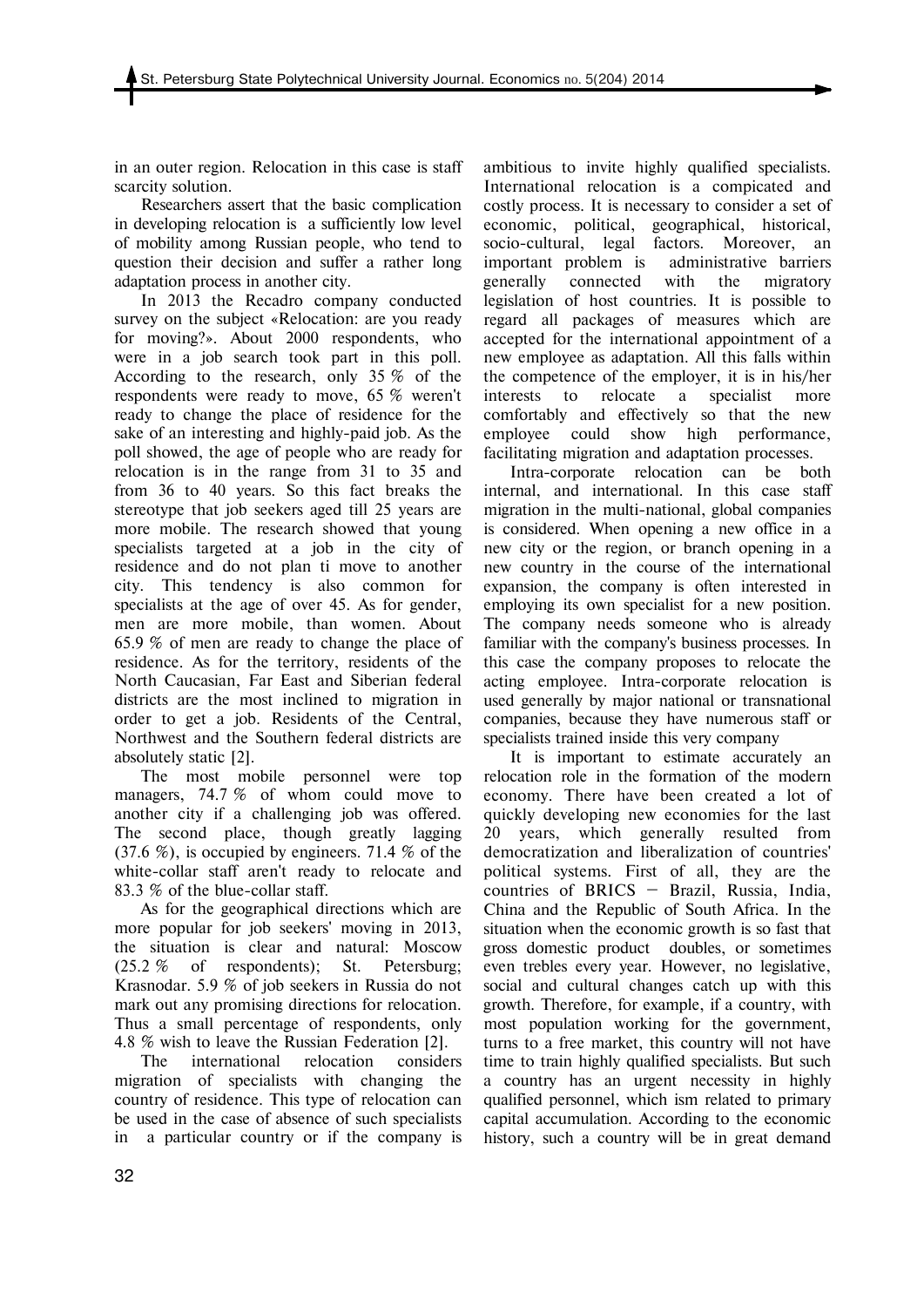for highly qualified specialists in 50-10 years. If during the primary capital accumulation stage high rates of the economic growth were caused by the market formation from scratch, when the market is formed, there comes time for business process optimization, for competent management and new technologies. There comes time of highly qualified specialists, but their quantity is not enough. From now on, this leads to the problem of relocation. This might be the relocation that provides the second growth stage of the national economy, a stage of the high-quality economic growth.

Western scientists regards the phenomenon and practice of relocation as most important and are actively studying this subject. In the modern HR management system relocation takes an important place. Relocation is a complex system with all the problems and difficulties, which take place in the course of migrating for an advantageous job. However, there are many pitfalls in relocation. Certainly, an employee will have problems, because migration is always stress,

We will consider the largest elements of the relocation system. i\

Housing aspect. Certainly, having replaced the country or the region of residence, first of all, an employee needs accomodation. Therefore, the company buys an apartment or a house, or leases (it is western practice). In Russia the employer sometimes compensates 70 % of the hire charge. In each case the rank of the specialist and his job title are very important. The offer of relocation, with all the benefits provided, will be constituted according to the interest of the company in the employee.

Transfer organization. The employee also needs transfer organization. In some countries where expats can be regarded as the income source, a new employee is quite often presented with an armored chauffeuredcar, in other countries an employee can do with a private car.

Family. It is necessary to mention the worker's family. Relocation is usually used for long-term hiring, therefore relocation often considers moving an employee together with all his family – wife and children. Their needs also should be satisfied; after all, the decision of the employee's family can be conclusive in the relocation issue. It is also necessary to find a job for a spouse. Also the family influences the

choice of accomadation in the target country. When it comes to children, it is necessary to find suitable kindergarden, or school, and in those countries where there is shortage of specialists  $$ there are also complexities with child care facilities.

Relations. Naturally, the company will not look for new friends for an employee at a new job, but it is also a very significant barrier in relocation. The employee experiences the fresh start when almost all communications, friendly, relationships break.

Socio-cultural aspect. Between cultures of different countries, there are significant differences, ranging from social practices to national traditions. It is worth remembering about the language barrier, it is necessary to take care of an interpeter or language courses. It is also important to take into account a cultural component in the life, related to leisure of the employee and his family.

Infrastructure. This refers only to the basic level. The employee and his family should have an access to stores and goods, which can provide the lifestyle, the employee and his family are used to.

Security. Different countries have different criminal situation, in some countries it is necessary for the company to secure the employee and his family, by providing an armored car, guard etc.— All this help the specialist to concentrate on his/her service duties.

Medicine. Nobody is insured against various problems with health. A job seeker certainly will be interested in available medical care in a new country, both for him and for his family.

Adaptation. Adaptation goes through each of the above described categories. An employee gets adapted to everything: country, people, customs, languages, colleagues, residence. Adaptation can take a lot of time and become painful, or imperceptible. The easier the adaptation is, the faster the employee will be able to get down to work, which the employer is interested most of all.

Despite a set of difficulties in the course of relocation, there is a number of aspects which are the main motives to it. Among them are high salary, generous perks, international experience, major assignments, serious career prospects. For young specialists it is a challenge for self-realisation, responsibility for a new project.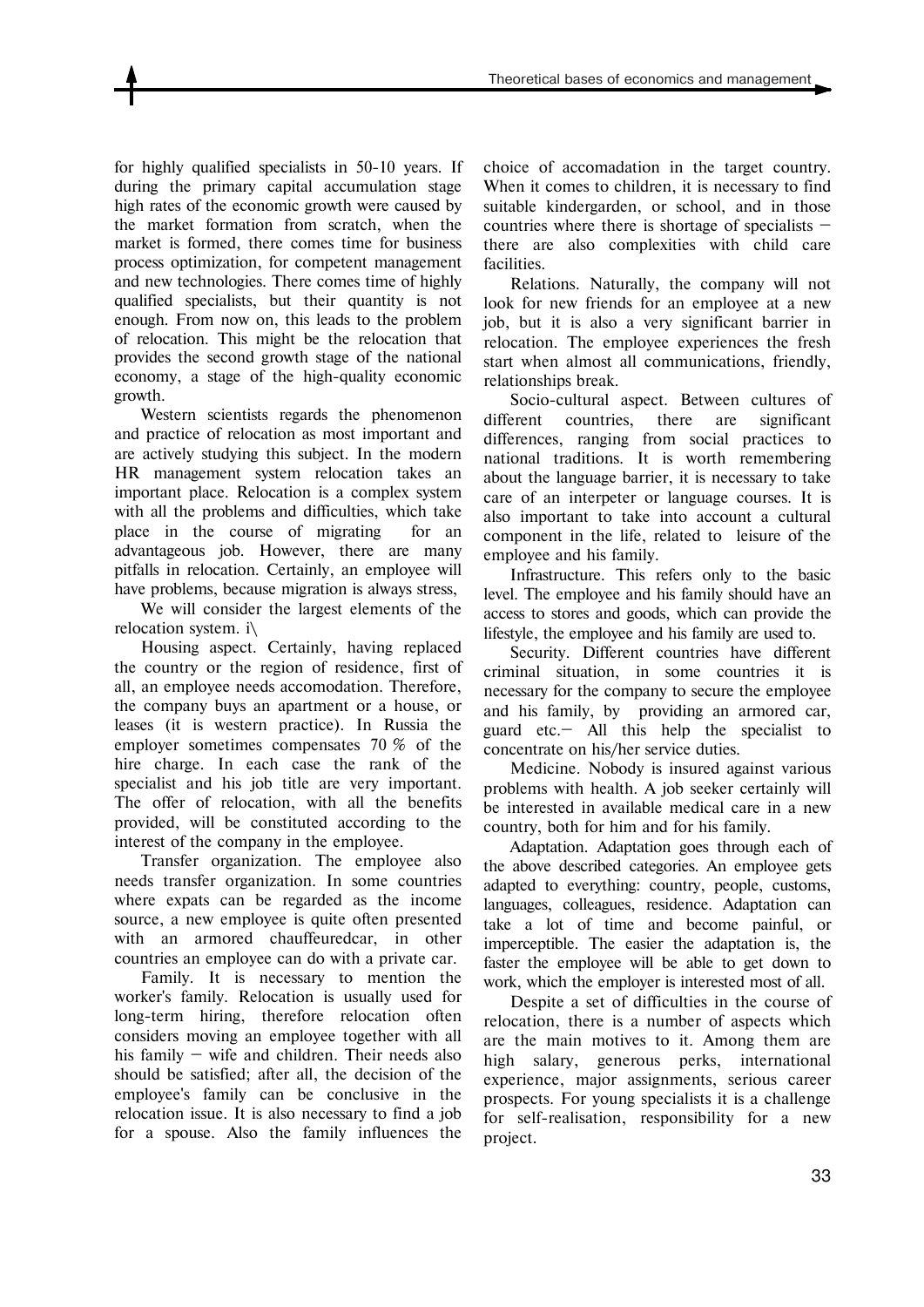Relocation is often a new step in the career and a stress in a different environment. Moving for a job to another country is a not only spatial movement. In addition to tempting career prospects and monetary compensations, a new employee expects a set of household problems which have to be solved in advance. They concern the family life (housing, school for children, and work for the spouse), medical insurance, communication, interests, etc. Therefore, the international companies give a considerable support to their employees when moving. Even under such circumstances international transfers are often unsuccessful from 25 % to 50 % depending on the country and preliminary training of the manager [3]. It leads to money loss and time consumption from the company and to failure in the international career of the specialist. If the purpose is to build business, career and to gain experience, household disorders cannot help the achievement. The long-term stress can be enough to spoil the work in a new environment. Therefore, it is necessary to think of moving to another country in advance, without haste, otherwise mistakes, miscalculations are inevitable.

The international history of relocation is longer than a decade. The modern HR management system considers relocation as a difficult process which should be planned accurately in advance, each detail should be studied. In such an resource-intensive and important action all mistakes and miscalculations must be minimized.

When the company, through a recruitment agency or headhuner, finds a needed specialist, the first stage of the relations begins. This stage begins with the meeting of the employee and the company at the interview. The second stage, preparation of the relocation offer and actually offer to the employee about relocation. In the relocation offer all details of the forthcoming job are usually specified. Precise terms of the hiring agreement, salary and perks, and the most important accommodation conditions in the new country are specified. Everything is stipulated: accommodation (real estate), social (availability of necessary organizations, such as school, kindergarden, polyclinic etc.), family (conditions of relocation for the wife and children, job for the

wife, and educational institution for children), security (criminal situation in the region of relocation and measures undertaken), additional (measures for acceleration and facilitation of adaptation, for example, language or other course, availability of an interpreter and/or personal assistant) and others. The relocation offer is also accompanied by the country and region profile. Moreover, the employee can be offered a trial trip to the target job destination. A three day trip includes: the region of a new job, introduction to future colleagues, and creating the first impressions of the country in order to understand a rhythm of life. This practice is becoming more and more popular. It is possible to call this practice «trial trip». No doubt, the trial trip is fully paid by the employer.

Not every, even the major, company will be able to organize the transfer of the new employee and his family. Those firms, whose HR departments are insufficiently competent in relocation, can use services of specialized companies. The free market has precisely felt the world relocation tendenc. The market response includes opening of a number of companies offering the relocation services for employees.

Relocation services include a number of internal business processes on moving workers, their families or even the whole departments to a new place. Other questions, connected with employees, are under authority of HR specialists, working on the outsourcing terms.

Such services can include provision of housing services, in cases when the worker moves within the confines of the country or the state, and also services of the international resettlement which include planning of all processes connected with future work abroad. The agency offers relocation services, completely manages resettlement process, including preparation of all necessary documents (the visa, long-term residence permits), search of new housing, school for children, works for the spouse. Also the agency provides a language teacher to the family who will tell new emigrants about the culture of the host country. Services of such companies are rather costly for the employer.

It is easy to calculate visible expenses of resettlement. Real costs represent the amount of all direct and indirect expenses connected with moving, but many financial corporate systems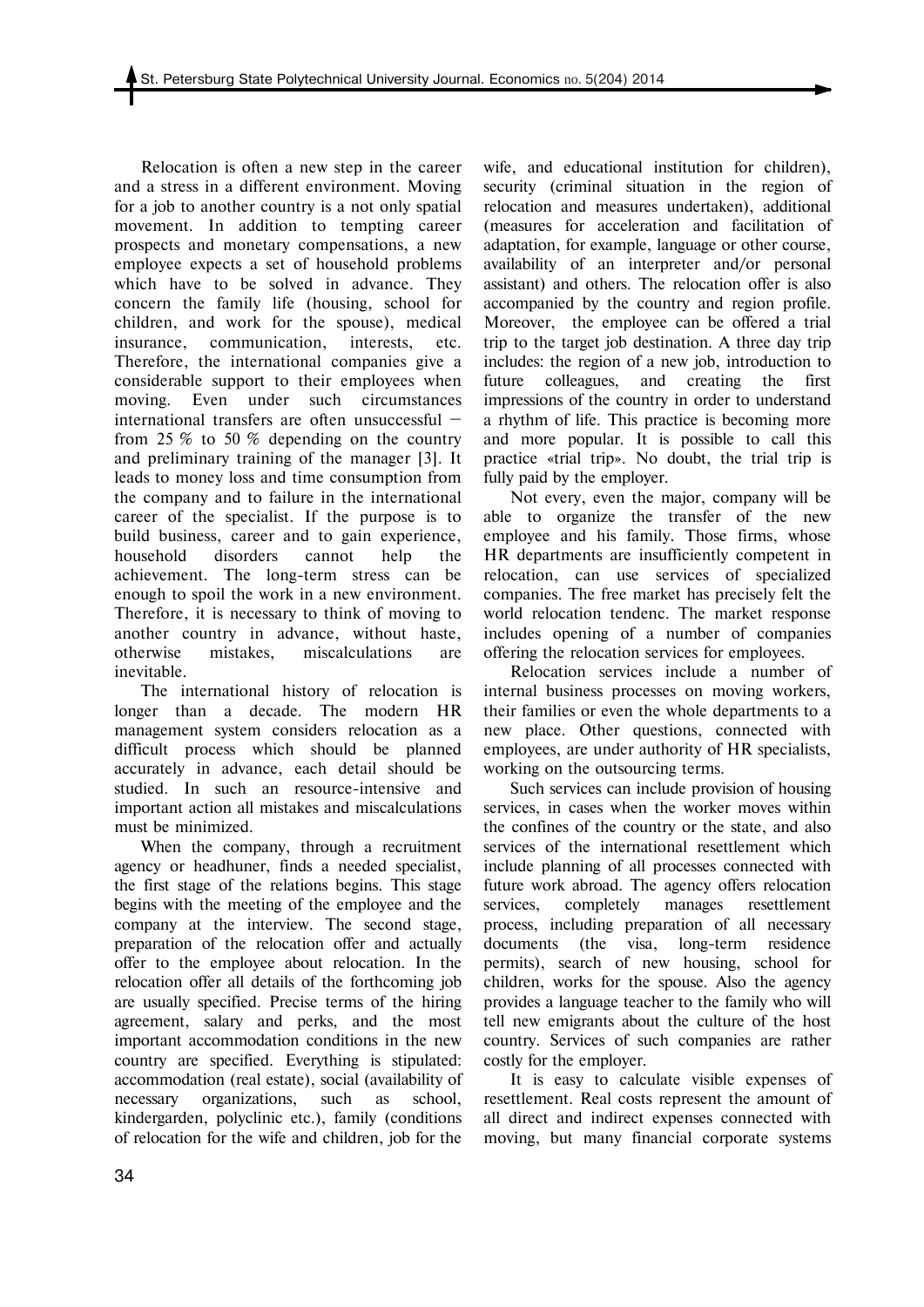are not intended to track relocation monetary consequences.

Short term relocation, as a rule, requires lower costs, but an amount of expenses remain invariable, regardless of relocation period. They are generally costs of the initial and final relocation stages: benefit for moving; cultural trainings; language lessons; family support; housing search; transfer to the place of destination.

Thus it is worth understanding that longlasting involvement of the specialist can reimburse the stated above expenses, hereby increasing variable expenses:

— benefits for buying goods and services;

- service of housing;
- overheads payment;
- additional education;
- trips to the native country;
- taxes.
	- Conclusions:

Due to developing the processes of labor mobility in Russia and in the world, the relocation processes have great importance in the human resource management system of the modern enterprise. The definition «personnel relocation» proposed by the authors, allows us to consider the processes of HR movement and their effectiveness, both in terms of personnel management policies, and public policy management labor mobility.

Relocation represents a consequence of the modern economy development and part of a modern human resources management system. At present we are in the humanistic HR management system where the dominant style of relations is «the company for the employee». Partly for this reason, every above-listed barrier and relocation difficulties are in the employer's liability sphere. The employer spends a number of resources for a long, difficult and expensive process of relocation and is authorized to expect efficiency and competitve return on the investments.

#### **REFERENCES**

1. Relokatsiya v ramkakh kompanii. Puls kadrovoy industrii. URL: http://hrpuls.ru/ (rus)

2. Relokatsiya: Gde rodilsya, tam i prigodilsya? URL: http://www.hr-portal.ru/ (rus)

3. **Eiselta H.A., Marianovb V.** Employee positioning and workload allocation. *Computers & Operations Research*, 2008, no. 35, pp. 513—524. URL: www.elsevier. com/locate/cor

4. **Vershinina T.N.** Vzaimosvyaz tekuchesti i proizvodstvennoy adaptatsii rabochikh. Otv. red. Z.V. Kupriyanova. Novosibirsk: Nauka, 1986. 165 s. (rus)

5. **Grekhem Kh.T., Bennett R.** Upravleniye chelovecheskimi resursami. Per. s angl. Uchebnoye posobiye dlya vuzov. Pod red. T.Yu. Bazarova, B.L. Yeremina. M.: Yuniti, 2003. 598 s (rus)

6. **Deyneka A.V., Bespalko V.A.** Upravleniye

#### **СПИСОК ЛИТЕРАТУРЫ**

1. Релокация в рамках компании. Пульс кадровой индустрии. URL: http://hrpuls.ru/

2. Релокация: Где родился, там и пригодился? URL: http://www.hr-portal.ru/

3. **Eiselta H.A., Marianovb V.** Employee positioning and workload allocation // Computers & Operations Research, 2008, no. 35, pp. 513—524. URL: www.elsevier.com/locate/cor

chelovecheskimi resursami. Uchebnik dlya bakalavrov M.: Dashkov i K°, 2013. 392 s. (rus)

7. **Zayonchkovskaya Zh.** Trudovaya migratsiya. *Otechestvennyye zapiski*. 2003. № 3. S. 177—188. (rus)

8. **Magura M.I., Kurbatova M.B.** Obucheniye personala kak konkurentnoye preimushchestvo. M., 2004. 216 s. (rus)

9. **Schislyayeva Ye.R., Arfaye A.V., Garbuzyuk I.V.** Upravleniye chelovecheskimi resursami predpriyatiya v usloviyakh internatsionalizatsii (internatsionalizatsiya chelovecheskikh resursov). Monografiya. SPb: Izd-vo Politekh. un-ta, 2010. 185 s. (rus)

10. **Cherevichko T.V.** Migratsionnyye otnosheniya kak faktor globalizatsii rynka truda Volgograd: Peremena, 2002. 120 s. (rus)

4. **Вершинина Т.Н.** Взаимосвязь текучести и производственной адаптации рабочих / отв. ред. З.В. Куприянова. Новосибирск: Наука, 1986. 165 с.

5. **Грэхем Х.Т., Беннетт Р.** Управление человеческими ресурсами : пер. с англ.; учеб. пособие / под ред. Т.Ю. Базарова, Б.Л. Еремина. М.: Юнити, 2003. 598 с.

6. **Дейнека А.В., Беспалько В.А.** Управление человеческими ресурсами: учебник для бакалавров